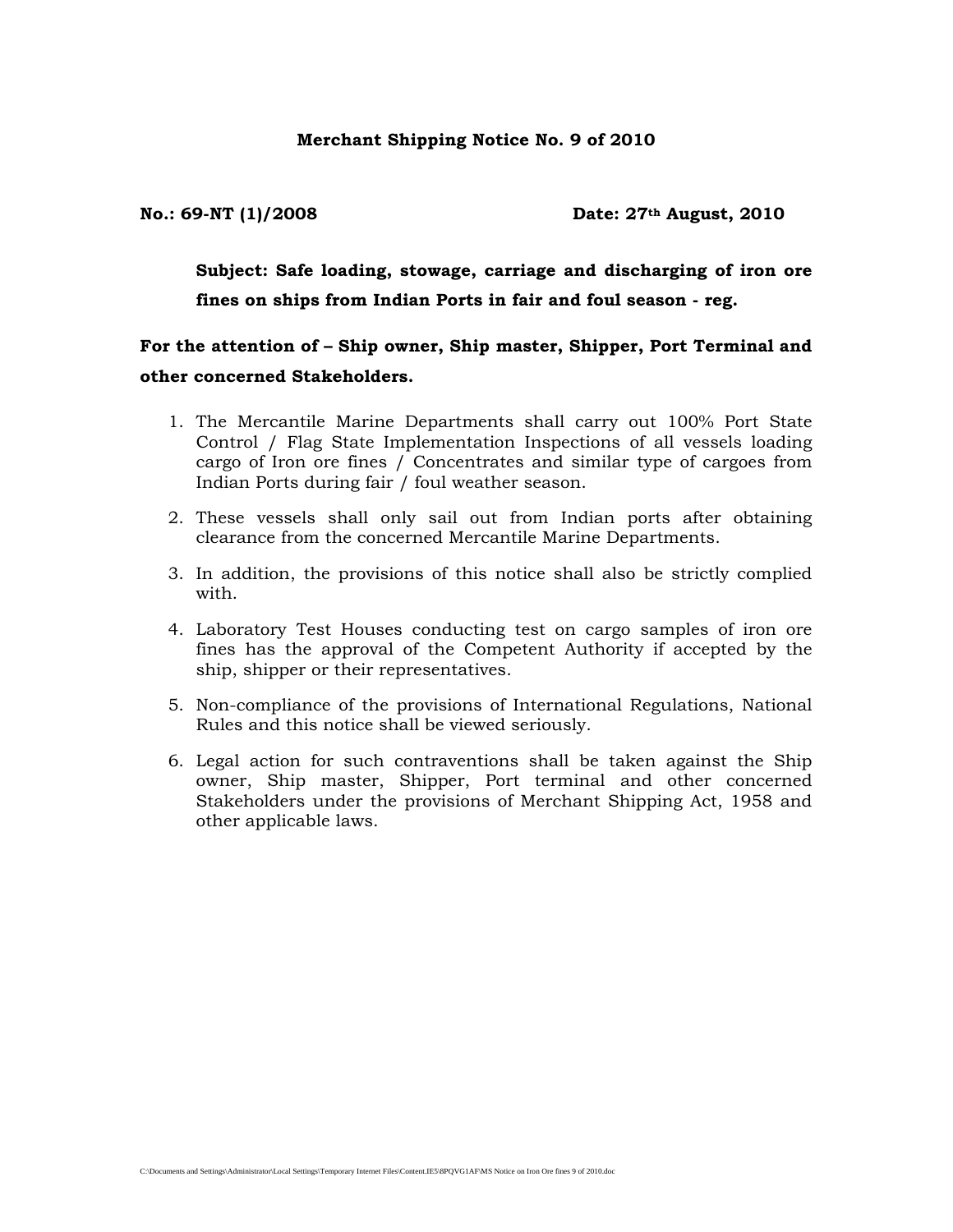# **PART I**

#### **Introduction**

# **Spate of shipping casualties involving ships engaged in carriage of Iron ore fines:**

# **1. Introduction**

Certain problems involved in the carriage of Iron ore fines came to notice of Directorate after the incident of M.V. "Asian Forest" in July 2009 followed by many near miss cases involving ships carrying iron ore fines from Indian Ports in August 2009 including another serious shipping casualty of "M.V.Black Rose" in the month of September 2009. M.V. Asian Forest and M.V.Black Rose became wreck in Indian waters leaving behind over 1400 tons of bunker oil entrapped in the bunker tanks. These ships encountered heavy listing due to shift of cargo on account of liquefication. Investigation into these incidents highlighted improper cargo information, excessive moisture content in the cargo, liquification and refusal of entry of the affected vessels by Port Authorities. Timely intervention by the Maritime Assistance Service (MAS), i.e. Directorate General of Shipping, Mumbai prevented occurrence of shipping casualty in many cases of reported near misses.

#### 2. **Constitution of Committees**

To address the concerns related to carriage of iron ore fines from Indian shores, a technical committee was constituted by the Ministry of Shipping and Director General of shipping each. One of the committees was headed by the Chairman National Shipping Board (NSB) and other by the Nautical Advisor to the Government of India. Upon completion of their task, the respective committee concluded that shippers, port terminals, charterers and the ship owners do not provide adequate and timely support to the ship masters in safe carriage of iron ore fines from Indian ports. It was also observed that the Master of the ships were not exercising due diligence while loading this cargo from Indian ports and not using their overriding authority provided under the safety management system (ISM Code requirement).

# 3. **Applicability of International Regulations and National Rules**

 Carriage of solid bulk cargoes by sea is regulated to prevent injury to persons or damage to ship and their cargoes. The Government of India is party to the SOLAS Convention 1974 as amended and the provisions relating to the carriage of solid bulk cargoes under SOLAS 1974 as amended have been enacted into the rules made under Merchant Shipping Act called MS (Carriage of Cargo) Rules, 1991 incorporating the elements of code of safe practice for solid bulk cargoes (BC Code) which is recommendatory in nature till date. The International Maritime Solid Bulk Cargoes Code (IMSBC Code) is expected to come into force on 01.01.2011, and superceeding existing Solid Bulk Cargo Code (BC Code). This IMSBC Code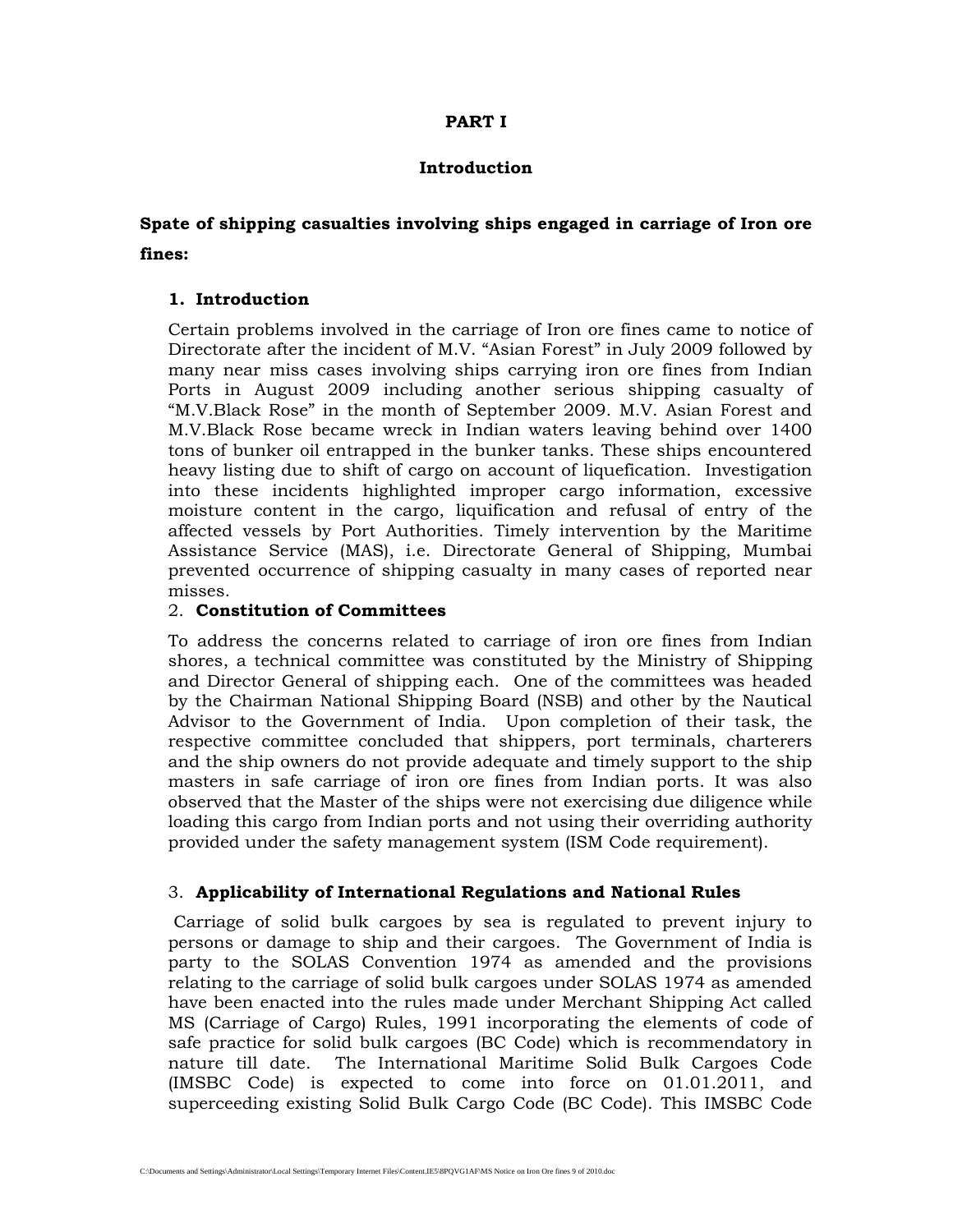highlights the prime hazards associated with the shipment of solid bulk cargoes, such as loss or reduction of stability during a voyage due to liquification, structural damage due to improper cargo distribution and chemical reactions of cargoes.Although the provisions of the existing BC Code are recommendatory in nature, the same has been included in the Merchant Shipping (Carriage of Cargo) Rules, 1991. The new IMSBC Code modifying the existing BC Code has undergone many changes in layout and content. The Directorate, in view of the shipping casualties and near misses stated above had issued Merchant Shipping (MS) Notice 31 and 34 in the September 2009, which are still in force and required to be adhered strictly. These notices broadly provide guidelines to the shipping industry to comply with the relevant rules and regulations for safe carriage of iron ore fines.

#### **PART II**

#### **4. Directives to all concerned in safe carriage of Iron ore fines**

 The Directorate reiterates that the ship owners, ship masters, shippers and port terminals shall conform to National and International Regulations including prevailing International Practices as stipulated in MS Notice No. 31 of 2009 and additional safeguards specified under MS Notice No. 34 of 2009 for safe carriage of iron ore fines. In view of the onset of South West Monsoon in Indian waters, it is directed that:

i) The ship owner shall comply with the provisions of SOLAS Chapter VI, IMSBC Code and additional safety measures for bulk carriers under Chapter XII of SOLAS 1974, if applicable;

ii) The shipper shall provide the master or his representative with appropriate information on cargo sufficiently in advance, prior to of the loading of iron ore fines to take precautionary measures, which may be necessary for proper stowage and safe carriage of this cargo.

iii) The Port Authorities shall ensure that shipper gives current cargo information such as Moisture Content,( including Flow Moisture Point (FMP) and Transportable Moisture Limit (TML), and Cargo Density declaration. They shall also fulfill their relevant obligations specified in the IMSBC Code which includes the provisions specified in the Code of practice for the safe loading and unloading of bulk carriers (BLU Code);

iv) The agent of the ships calling Indian Ports for shipment of captioned cargo shall advise and encourage the Masters to use their discretion and overriding authority under SOLAS 1974 as amended;

v) The masters are directed to verify the moisture content of the iron ore fines, if in any doubt, in accordance with the provisions of IMSBC code prior to the acceptance of the shipment during the entire loading operations;

vi) The Ports are requested to facilitate entry of vessels in need of assistance as places of refuge when the masters are apprehensive about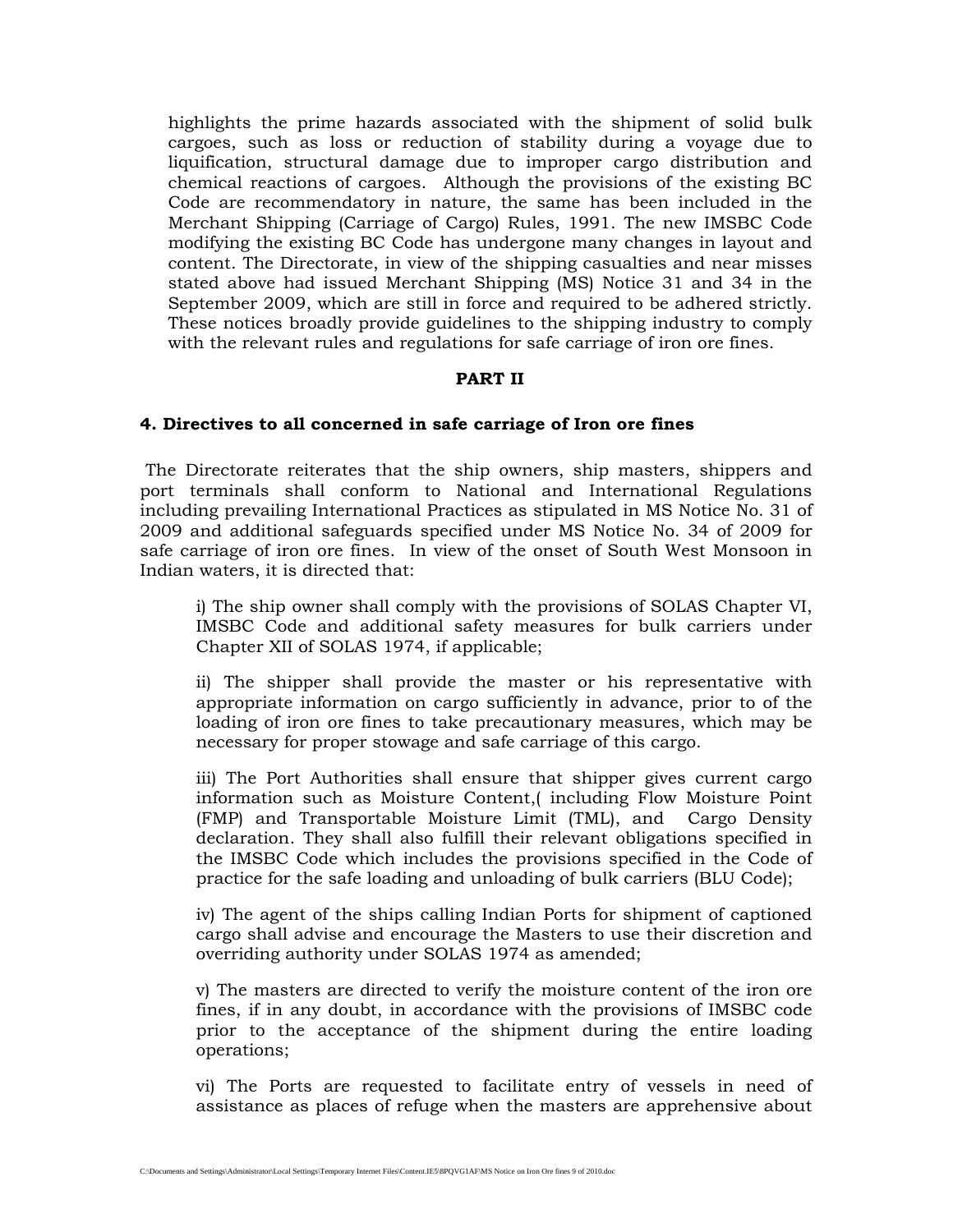the safety of their vessels due to excessive moisture contents, taking into account the provisions of IMO Resolution A.949 (23) that deals with Places of Refuge. In doing so, the Port shall take all measures for the safety of their own Port. If in any doubt, the Port Authority shall consult the D.G. Shipping, notified as Maritime Assistance Service (MAS) in accordance with IMO Resolution A.950 (23).

# **5. Special requirements for safe loading and unloading of iron ore fines**

The ship, shipper, port terminal and other concerned in safe loading and unloading of iron ore fines shall in addition comply with the following instructions:

(i) Ships:

(a) Ships nominated for iron ore fines loading from Indian ports are suitable and in addition the ship master to ensure following that the ship is:

> 1) Weather tight and efficient in all respects to face the normal perils of the sea for the intended voyage;

> 2) Provided with an approved stability and loading booklet approved by the Flag Administration in a language understood by the ship's officers concerned and using standard expression and abbreviations. If the language is neither English, nor French, not Spanish, a translation into one of these languages should be included;

> 3) Provided with hatch openings of sufficient size to enable the cargo to be loaded, stowed and unloaded satisfactorily; and

> 4) Provided with the hatch identification numbers used in the loading manual and loading or unloading plan. The location, size and colour of these numbers shall be chosen so that they are clearly visible to the operator of the loading or unloading equipment.

(b) Ships which are required to carry out stress calculations shall have on board an approved loading instrument by the flag administration for the rapid calculation of such stresses;

(c) All propulsion and auxiliary machinery shall be in good functional order. Deck equipment relating to mooring and berthing operations, including anchors, cables, mooring lines, hawsers and winches, shall be operational and in good order and condition;

(d) All hatches hatch operating systems and safety devices shall be in good functional order, and used only for their intended purpose.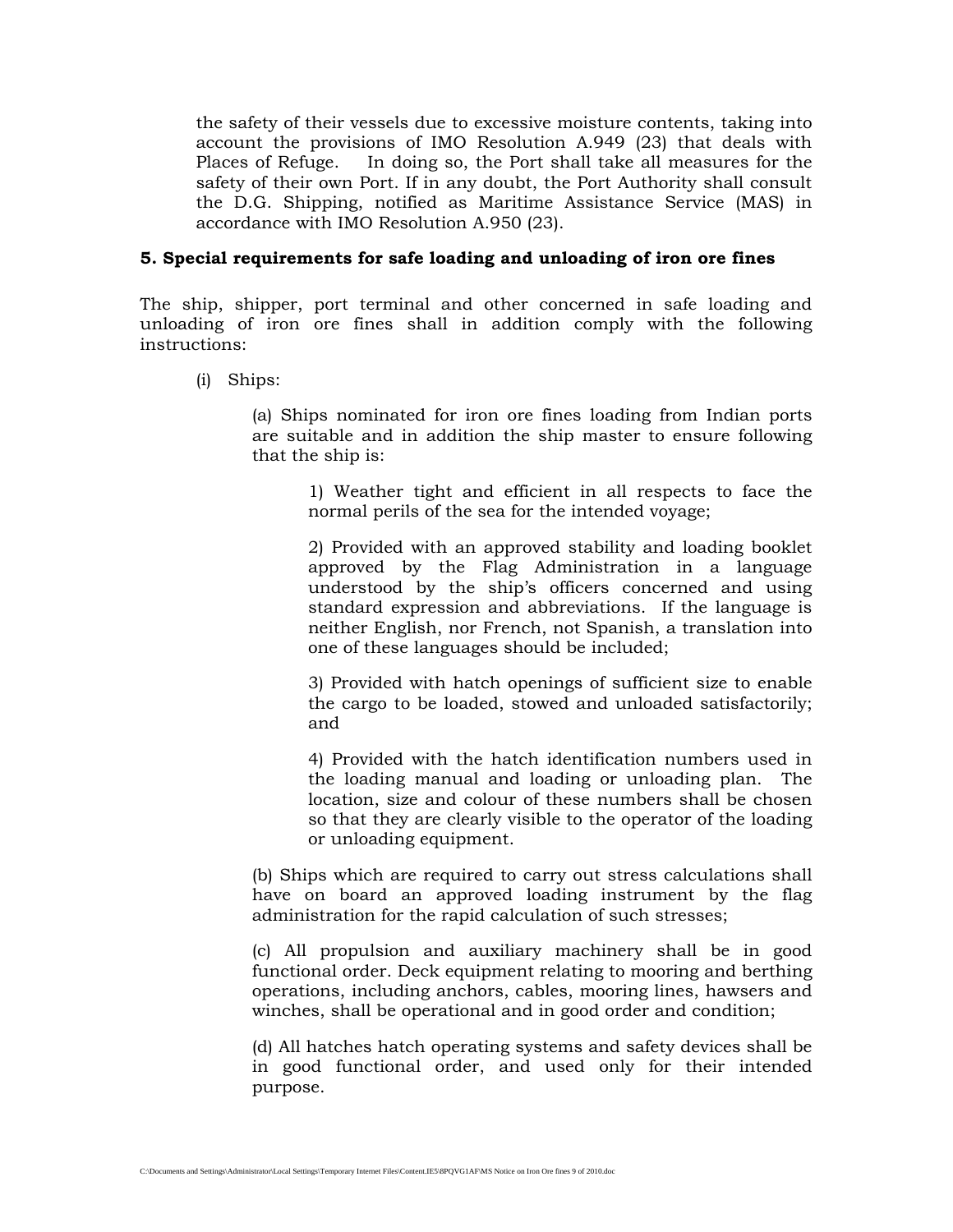(e) List indication lights, if fitted, shall be tested prior to loading or unloading and proved operational;

(f) Ship's own cargo handling equipment shall be properly certificated and maintained, and used only under the general supervision of suitably qualified ship's personnel;

(g) Ship Master shall ensure to receive from the shipper of intended cargo, details of the nature of the cargo required under Chapter VI of SOLAS 1974, as amended. Where additional details, such as trimming or continuous measurement of the water in the cargo, etc, are required, the master shall inform the terminal accordingly;

(h) Ship master shall ensure that the prior to the shipment of cargoes stated above the vessel is made cargo worthy;

(i) ship master shall conduct can test or other test prescribed in the IMSBC Code to the extent reasonable and practicable prior to the acceptance of shipment of cargo along with the terminal representative in case of any doubt about the information submitted by the shipper or quality of cargo;

(j) in the event of any undue commercial influence, the master shall not hesitate to use his authority prescribed under SOLAS Chapter V regulation 34 - 1 and over riding authority under the safety management system as applicable;

(k) In case of non co-operation by the port terminal or shipper or other entities in safe loading of cargo posing threat to safety of the ship, the master shall not hesitate to report the matter to the Competent Authority.

(ii) Ship owner, manager or operator when offering a ship for cargo of iron ore fines, shall ensure that the ship:

(a) is maintained in a sound, seaworthy condition;

(b) has on board a Competent and Qualified Crew;

(c) has on board at least one Officer proficient in the languages used at both the loading and unloading ports, or has an officer available who is proficient in the English language; and

d) is free of defects that may prejudice the ship's safe navigation, loading or unloading.

(iii) Shipper has the following responsibility:

(a) the Shipper shall provide the master or his representative with appropriate information of the iron ore fines cargo sufficiently in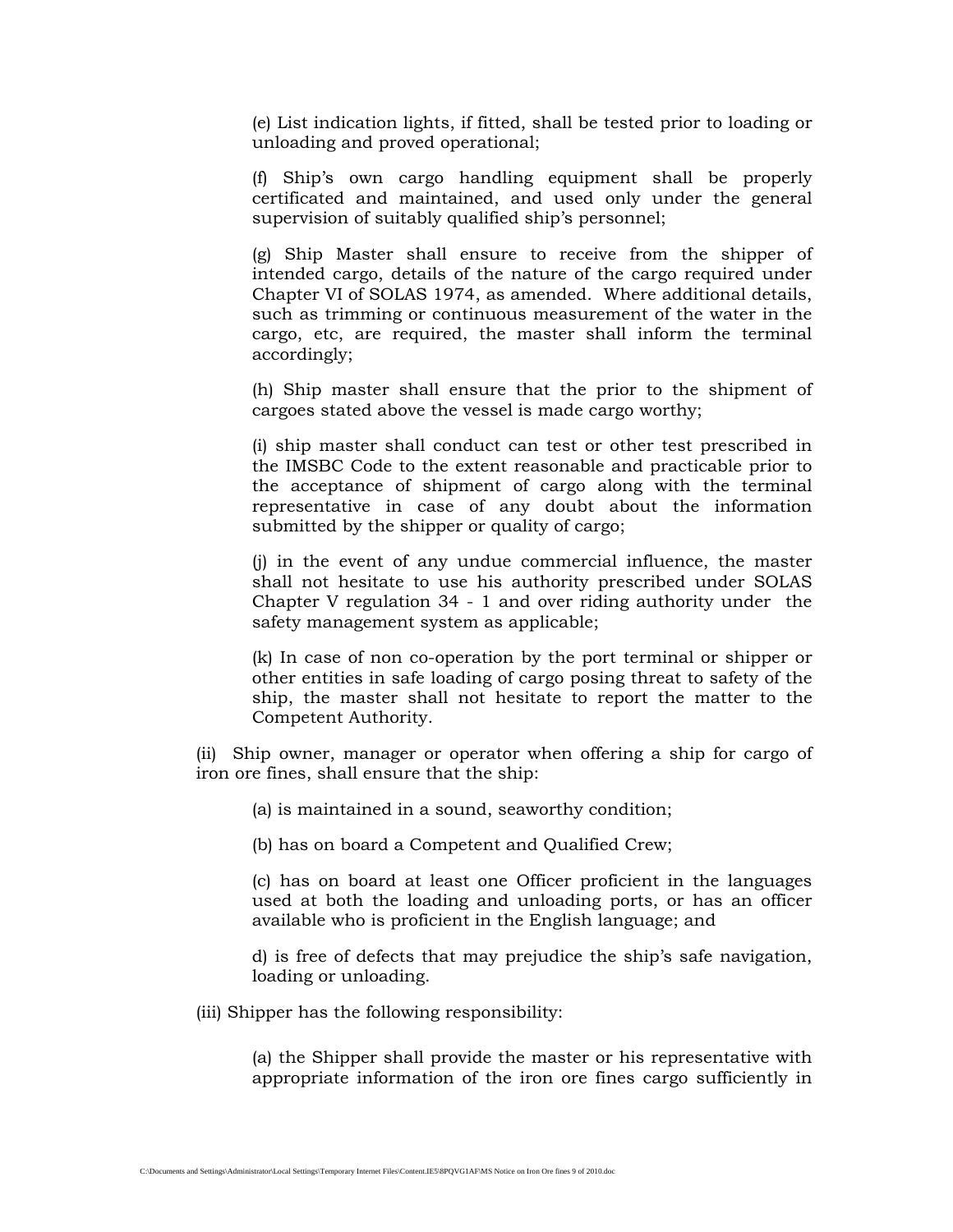advance, prior to loading and if in any doubt shall approach the Competent Authority without any delay;

(b) the Shipper shall provide Cargo Information and Cargo Density Declaration for iron ore fines in the prescribed form as specified in the IMSBC Code;

(c) the shipper shall have the samples of iron ore fine cargoes tested for ascertaining the moisture content or transportable moisture limit as per the requirements specified in IMBSC Code.

(iv) Port terminal has the following responsibility:

(a) Port terminal operators shall ensure that they only accept ships that can safely berth alongside their installation, taking into consideration issues such as:

- (i) water depth at the berth;
- (ii) maximum size of the ship;
- (iii) mooring arrangements;
- (iv) fendering;
- (v) safe access; and
- (vi) obstructions to loading / unloading operations.

(b) Terminal equipment shall be properly certificated and maintained in accordance with the Port Laws, Bye Laws, Dock Safety Laws and other applicable laws or standards accepted by the Port State Authorities. Such equipments shall only be operated by duly qualified and, if appropriate, certificated personnel required under the applicable laws. However, where automatic weighing equipment is provided, this shall be calibrated at regular intervals as per the requirements of the port laws/bye laws or the manufacturers as the case may be;

(c) Terminal personnel shall be trained in all aspects of safe loading and unloading of bulk carriers or other suitable types of ships, commensurate with their responsibilities at the earliest taking into account that:-

(i) the training shall be designed to provide familiarity with the general hazards of loading, unloading and carriage of iron ore fines and the adverse effect of improper cargo handling operations that may have on the safety of the ship; and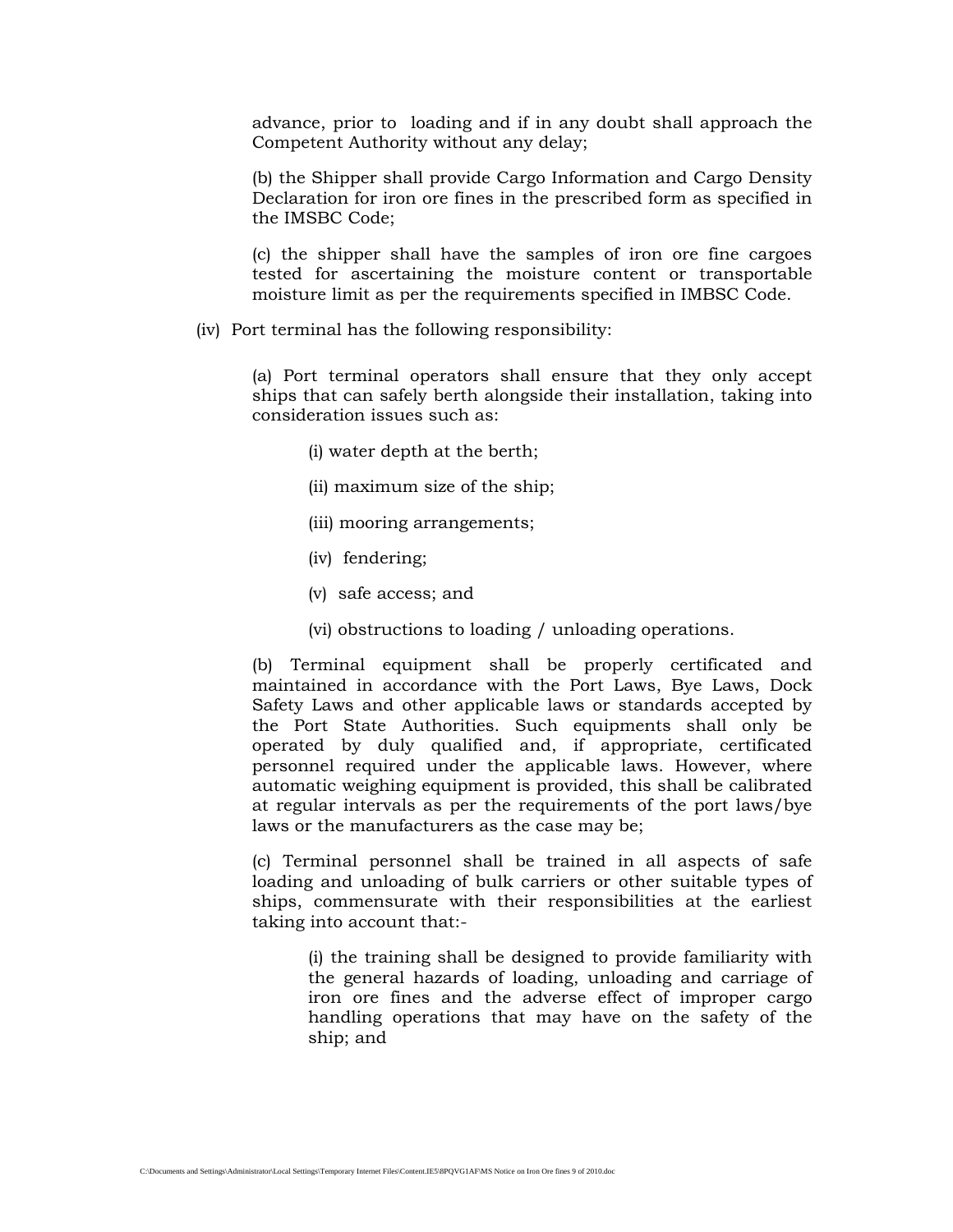(ii) training to such personnel shall be provided by qualified trainer of the port terminals conforming to the standards specified in the port and other laws specified above.

(d) terminal operators shall ensure that personnel involved in the loading and unloading operations are duly rested to avoid fatigue;

(e) the port terminal shall cover the stockpiles of iron ore fines cargo likely to be adversely affected by precipitation or high humidity or rain or weather conditions during the South West seasonal monsoon in Indian waters to the extent reasonable and practicable;

(f) the port terminal shall provide proper drainage system for water from the stock piles of iron ore fines cargo lying in the open areas of its premises to the extent practicable and reasonable;

(g) the port terminal shall to the extent reasonable and practicable ensures adequate number of approved laboratory test houses availability within the port premises for carrying out efficient and effective testing of samples submitted by the shipper or the ship owner to verify the compliance of moisture content or transportable moisture limit of such cargoes;

(h) the port terminals engaged in the shipment of the cargo of iron ore fines may be audited by the Competent Authority if necessary for the purpose of verification of compliance with the relevant provisions of IMSBC Code at periodical intervals;

(i) the port terminals, if approached by the master of the ship in need of any assistance to prevent shipping casualty after the shipment of such cargoes shall provide safe and sheltered place to such ships to take corrective measures.

(v) Lab tests houses and cargo surveyors of shippers / exporters:

(a) all laboratory test houses conducting the tests on cargo samples of iron ore fines under Section 8 (test procedures for cargo that may liquefy) and appendix 2 (laboratory test procedures, associated apparatus and standards) under IMSBC Code shall be duly accepted by the shipper, ship or their representative. In the interim such acceptance shall be construed as having the approval of the Competent Authority;

(b) all personnel conducting such tests shall be suitably qualified and experienced;

(c) the cargo surveyors appointed by shippers / exporters shall be suitably qualified and experienced for the purpose of informing the terminal representative in respect of cargo quantity, quality and suitability of such cargoes for shipments from Indian ports;

C:\Documents and Settings\Administrator\Local Settings\Temporary Internet Files\Content.IE5\8PQVG1AF\MS Notice on Iron Ore fines 9 of 2010.doc